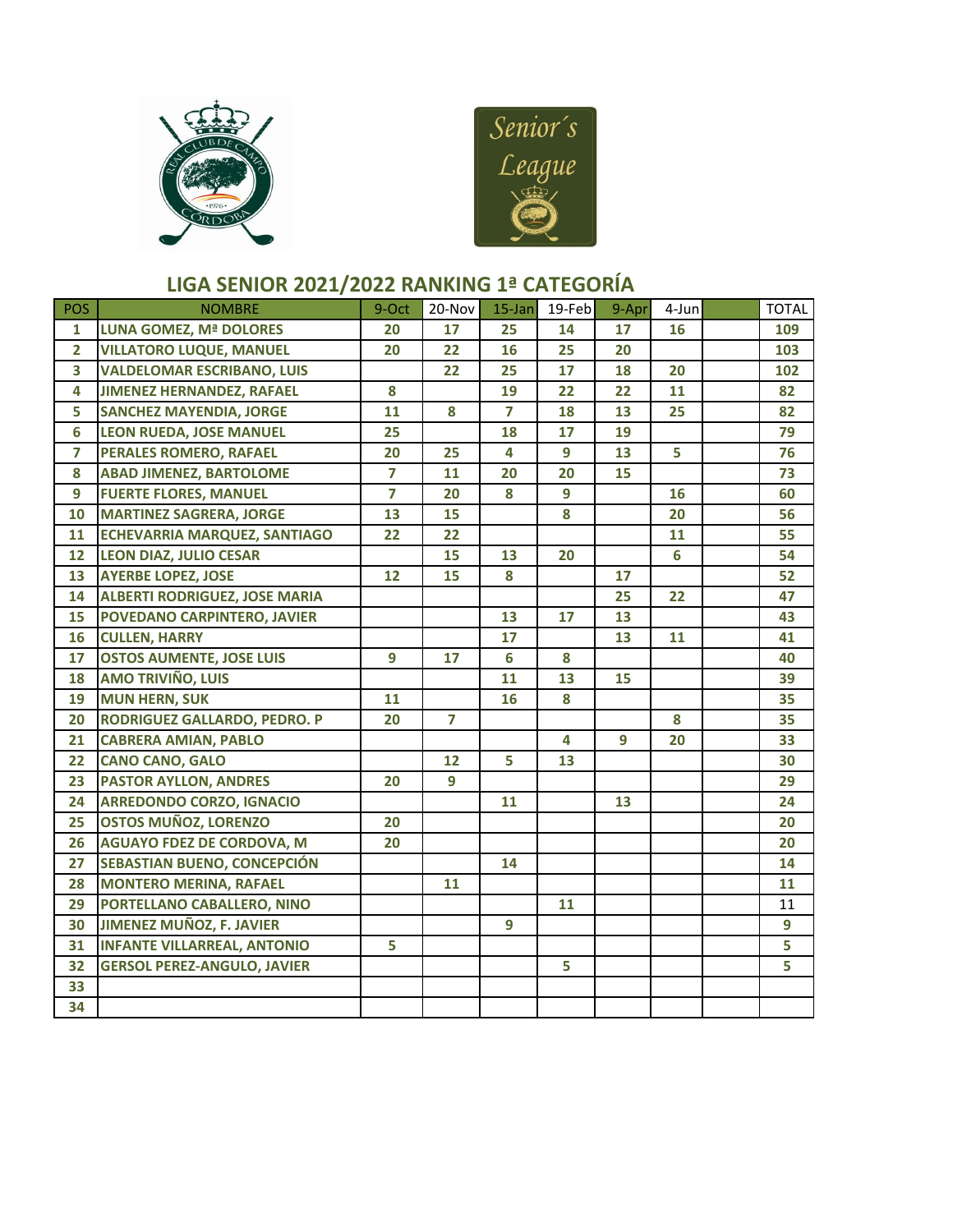



## **LIGA SENIOR 2021/2022 RANKING 2ª CATEGORÍA**

| <b>POS</b>     | <b>NOMBRE</b>                        | 9-Oct        | 20-Nov         |                | 15-Jan 19-Feb  | 9-Apr           | 4-Jun | <b>TOTAL</b> |
|----------------|--------------------------------------|--------------|----------------|----------------|----------------|-----------------|-------|--------------|
| $\mathbf{1}$   | <b>MORENO ESCOBAR, JOSE</b>          | 22           | 25             | 25             | 25             | 20              | 19    | 136          |
| $\overline{2}$ | <b>CALADO OREJAS, ISIDORO</b>        | 20           | 22             | 15             | 20             |                 | 15    | 92           |
| 3              | <b>GOMEZ MOHEDANO, JUAN ANTON</b>    | 12           |                | 20             | 14             | 16              | 25    | 87           |
| 4              | <b>DONOSO FERNANDEZ, FUENSANTA</b>   | 20           | $\overline{2}$ |                | $\mathbf{1}$   | 25              | 16    | 64           |
| 5              | PEREZ-BARQUERO. F, AMALIA            |              |                | 20             |                | 25              | 17    | 62           |
| 6              | <b>MORENO MUÑOZ, BRAULIO</b>         | 12           | 3              | 15             | 8              | 15              | 4     | 57           |
| 7              | <b>CRUZ COPETE, MANUEL</b>           |              | 18             | 15             | 3              |                 | 15    | 51           |
| 8              | <b>LOPEZ ARCHILLA, ANTONIO</b>       | 13           |                | 15             | 8              |                 | 12    | 48           |
| 9              | <b>MARIN TOLEDO, ANTONIO JESUS</b>   | 20           |                | 15             | 12             |                 |       | 47           |
| 10             | <b>JARA OLMO, MANUEL</b>             |              |                | 8              | 17             |                 | 22    | 47           |
| 11             | <b>ROMERO REINA, JUAN MANUEL</b>     |              | 9              | 20             |                |                 | 15    | 44           |
| 12             | <b>MEDINA RUIZ DE ALARCON, JUAN</b>  |              | $\overline{7}$ | 15             | 20             |                 |       | 42           |
| 13             | <b>CABRERA TORDERA, DEMETRIO</b>     | 12           | 11             | 5              |                |                 | 12    | 40           |
| 14             | <b>DOMINGUEZ ARES, CARMEN</b>        | 20           |                |                | 17             |                 |       | 37           |
| 15             | <b>MORENO MORA, EVARISTO</b>         |              | 4              | 15             |                | 15              |       | 34           |
| 16             | <b>CABALLERO PEREZ, JACINTO</b>      |              |                | $\overline{2}$ | 20             |                 | 12    | 34           |
| 17             | <b>ESCRIBANO RODRIGUEZ, PEDRO</b>    | 14           | 17             |                | $\overline{2}$ |                 |       | 33           |
| 18             | <b>LOVERA PRIETO, JUAN CARLOS</b>    |              | 14             | 16             |                |                 |       | 30           |
| 19             | <b>ECHEVARRIA MARQUEZ, ADOLFO</b>    |              | 13             |                |                | 17              |       | 30           |
| 20             | <b>ROMERO GARCIA, JUAN JOSE</b>      | 8            | 20             |                |                |                 |       | 28           |
| 21             | MARTINEZ-SAGRERA. M, BEATRIZ         | 25           |                |                |                |                 |       | 25           |
| 22             | <b>GARCIA SANCHEZ, ANTONIO MARIA</b> | $\mathbf{1}$ | 17             | 5              | $\overline{2}$ |                 |       | 25           |
| 23             | <b>ALTERCHI, LUIGI</b>               | 12           | 11             |                |                |                 |       | 23           |
| 24             | <b>CAÑETE LEIVA, CARMEN</b>          |              |                | 22             |                |                 |       | 22           |
| 25             | <b>SEGUI AZPILCUETA, PEDRO</b>       |              |                |                | 22             |                 |       | 22           |
| 26             | <b>ALADOS ARBOLEDA, PEDRO</b>        |              |                |                |                |                 | 22    | 22           |
| 27             | <b>RODRIGUEZ MARISCAL, LUIS</b>      | 20           |                |                |                |                 |       | 20           |
| 28             | <b>CARMONA CHACON, M. CARMEN</b>     | 20           |                |                |                |                 |       | 20           |
| 29             | <b>SANTIAGO SANTIAGO, LUIS. F</b>    |              | 19             |                |                |                 |       | 19           |
| 30             | <b>GALLEGO AGUARON, GONZALO</b>      |              |                |                |                | 19              |       | 19           |
| 31             | <b>CRASTRO BRAVO, JOSE. J</b>        |              | 17             |                |                |                 |       | 17           |
| 32             | <b>MUÑOZ ALARCON, LOURDES</b>        | 5            |                |                | 12             |                 |       | 17           |
| 33             | <b>MENENDEZ SAGRADO, MARTINIANO</b>  |              |                |                | 17             |                 |       | 17           |
| 34             | <b>GARCIA HERRERA, SALVADOR</b>      |              |                |                | 8              |                 | 9     | 17           |
| 35             | <b>DOCTOR ALCAIDE, MANUEL</b>        |              | 9              | $\overline{7}$ |                |                 |       | 16           |
| 36             | <b>SERRANO GALAN, MIGUEL ANGEL</b>   |              |                |                | 14             |                 |       | 14           |
| 37             | <b>SUAREZ-VARELA PEREZ, RAFAEL</b>   |              | 13             |                |                |                 |       | 13           |
| 38             | <b>VERSTEEG, JOSEFINA</b>            |              |                |                |                | 13 <sub>1</sub> |       | 13           |
| 39             | <b>DELGADO-BACKEMBURY F. SILVIA</b>  |              |                |                |                | 12              |       | 12           |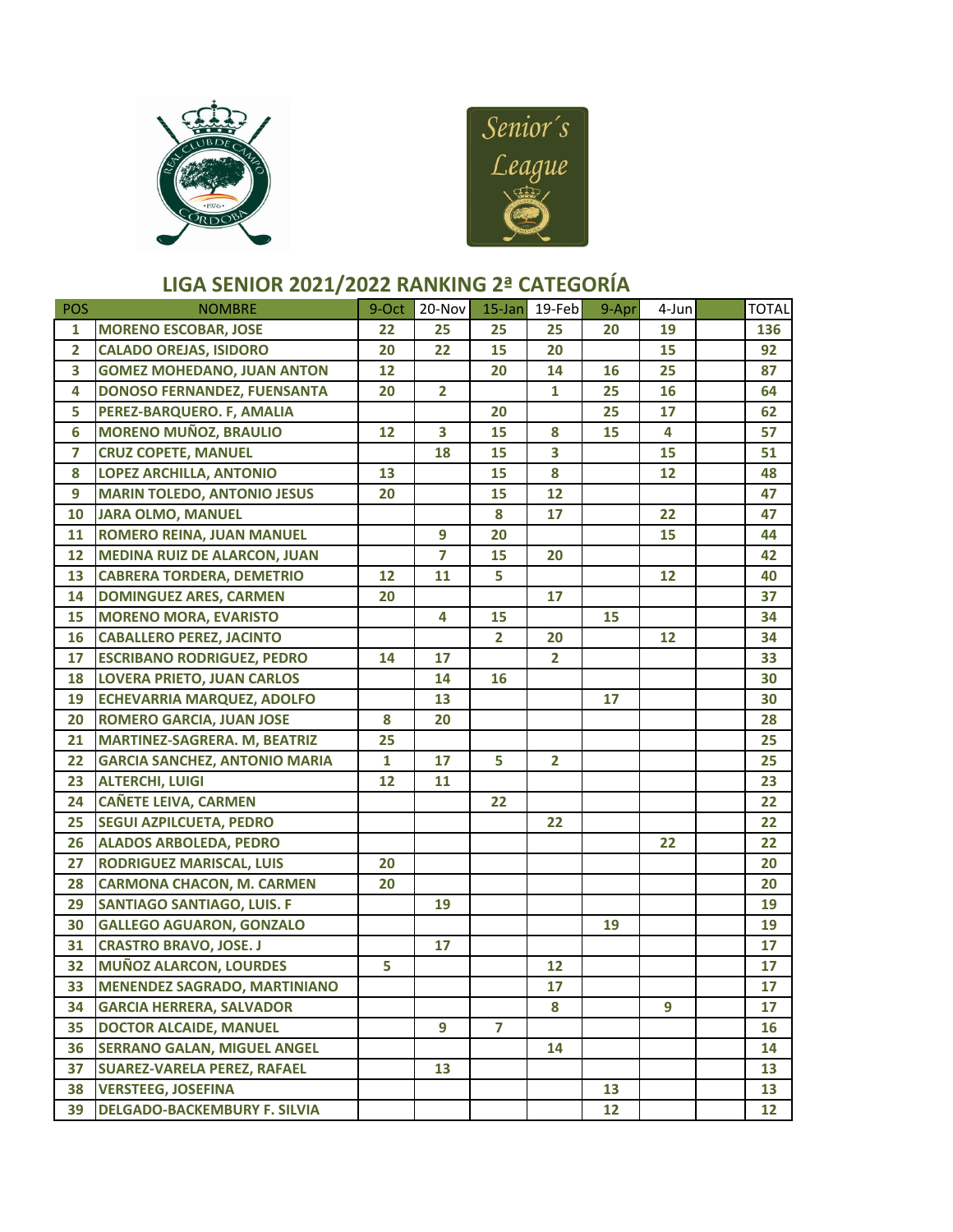| 40 | <b>REINA MILLAN, MANUEL</b>            |                |                         |   | 10             |   | 10             |
|----|----------------------------------------|----------------|-------------------------|---|----------------|---|----------------|
| 41 | <b>MARTINEZ-SAGRERA, CRISTINA</b>      |                |                         |   | 10             |   | 10             |
| 42 | <b>MARTINEZ-SAGRERA. E, ELENA</b>      | 8              |                         |   |                |   | 8              |
| 43 | <b>PEREZ ANGULO, SERA</b>              |                |                         | 1 | $\overline{2}$ | 5 | 8              |
| 44 | <b>BUSTOS CERDA, MANUEL</b>            |                |                         |   |                | 8 | 8              |
| 45 | <b>MEDIALDEA NATERA, MIGUEL. A</b>     |                | 7                       |   |                |   | 7              |
| 46 | PEREZ-FRAGERO REY, M. JOSE             |                | 7                       |   |                |   | 7              |
| 47 | <b>MEDINA RICART, IGNACIO</b>          |                |                         | 7 |                |   | 7              |
| 48 | <b>ARROYO PORTERO, RAMON</b>           |                |                         |   |                | 7 | 7              |
| 49 | <b>ALVAREZ LAGUNA, ANTONIO</b>         | 6              |                         |   |                |   | 6              |
| 50 | <b>ROMEO LLANAS, JOSE LUIS</b>         | 5              |                         |   |                |   | 5              |
| 51 | <b>MARTINEZ-SAGRERA. M, M. ANGELES</b> | 5              |                         |   |                |   | 5              |
| 52 | <b>CASTRO PALMA, ESTHER</b>            |                |                         | 5 |                |   | 5              |
| 53 | <b>RODRIGUEZ PEIDRÓ, JOSE</b>          |                |                         |   | 5              |   | 5              |
| 54 | <b>FERNANDEZ GOMEZ, PILAR</b>          | $\overline{2}$ |                         |   |                |   | $\overline{2}$ |
| 55 | <b>SANCHEZ RUFO, BASILIO</b>           |                | $\overline{\mathbf{z}}$ |   |                |   | 2              |
| 56 | <b>ASBELL CAMPBELL, SUSANA</b>         |                |                         |   | $\overline{2}$ |   | $\overline{2}$ |